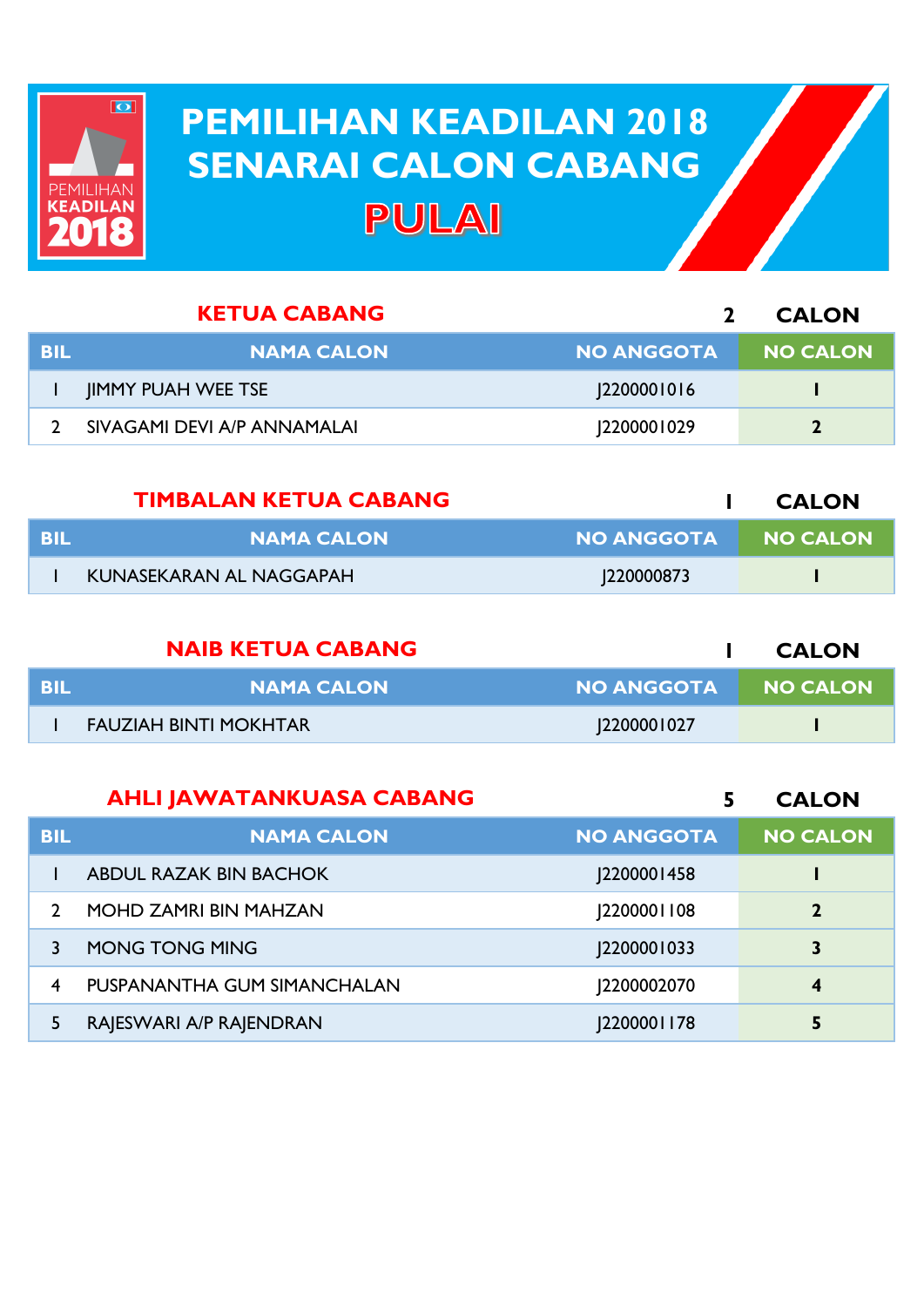|     | <b>KETUA AMK CABANG</b>          |                   | <b>CALON</b>    |
|-----|----------------------------------|-------------------|-----------------|
| RIL | <b>NAMA CALON</b>                | <b>NO ANGGOTA</b> | <b>NO CALON</b> |
|     | MUHAMMAD FAEZUDDIN BIN MOHD PUAD | 220000103         |                 |

|     | TIMBALAN KETUA AMK CABANG  |                   | <b>CALON</b> |
|-----|----------------------------|-------------------|--------------|
| BIL | <b>NAMA CALON</b>          | NO ANGGOTA        | NO CALON     |
|     | K DHANASEKARAN KUNASEKARAN | <b>2200001186</b> |              |

|            | <b>NAIB KETUA AMK CABANG</b> |                   | <b>CALON</b>    |
|------------|------------------------------|-------------------|-----------------|
| <b>BIL</b> | <b>NAMA CALON</b>            | <b>NO ANGGOTA</b> | <b>NO CALON</b> |
|            |                              |                   |                 |

|               | <b>AHLI JAWATANKUASA AMK CABANG</b> | 6                  | <b>CALON</b>     |
|---------------|-------------------------------------|--------------------|------------------|
| <b>BIL</b>    | <b>NAMA CALON</b>                   | <b>NO ANGGOTA</b>  | <b>NO CALON</b>  |
|               | <b>LOGESWARAN A/L RAVI</b>          | <b>J2200001161</b> |                  |
| $\mathcal{L}$ | <b>MOHAMAD FARID BIN SELAMAT</b>    | 2200001015         | $\overline{2}$   |
| 3             | RAVINDHRAN A/L TANGGAIYA            | <b>2200001163</b>  | 3                |
| 4             | <b>SHATHISH A/L SUBRAMANIAM</b>     | [2200001162]       | $\boldsymbol{4}$ |
| 5.            | <b>TAN CHIA WEI</b>                 | <b>2200001150</b>  | 5                |
| 6             | WAN ZAINORASHID BIN WAN ISMAIL      | 12200001105        | 6                |